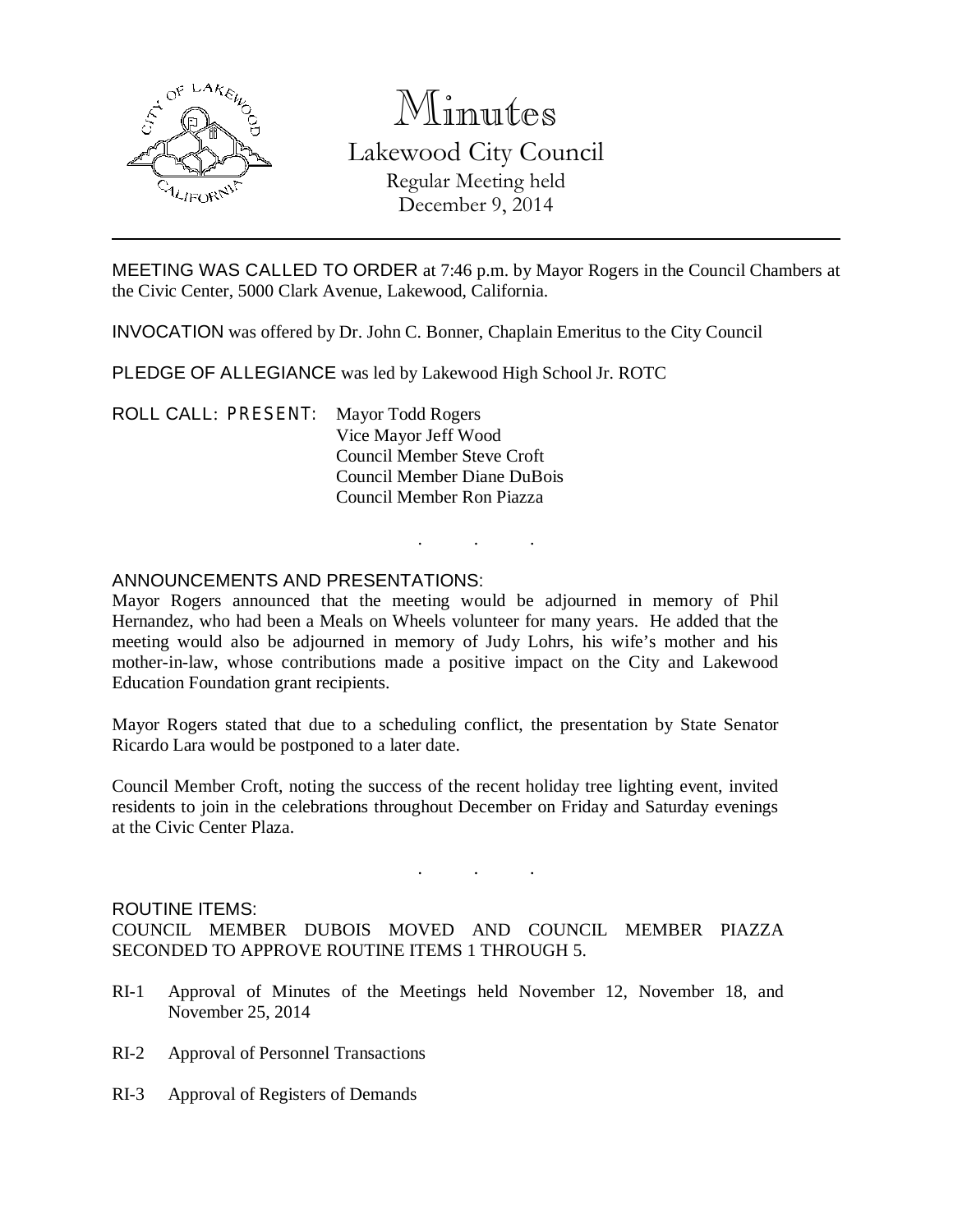City Council Minutes December 9, 2014 Page 2

ROUTINE ITEMS: Continued

- RI-4 RESOLUTION NO. 2014-16; A RESOLUTION OF THE CITY COUNCIL OF THE CITY OF LAKEWOOD ESTABLISHING DISABLED PERSON DESIGNATED PARKING ON THE EAST SIDE OF IBBETSON AVENUE WITHIN THE CITY OF LAKEWOOD
- RI-5 Approval of Rental Agreement for Burns Community Center with Nifty After Fifty

UPON ROLL CALL VOTE, THE MOTION WAS APPROVED:

AYES: COUNCIL MEMBERS: Croft, DuBois, Wood, Piazza and Rogers NAYS: COUNCIL MEMBERS: None

1.1 • ORDINANCE NO. 2014-9; ADOPTING BY REFERENCE THE 2014 LOS ANGELES COUNTY BUILDING, MECHANICAL, ELECTRICAL, GREEN BUILDING AND RESIDENTIAL CODES

. . .

City Attorney Steve Skolnik advised that the proposed ordinance had been introduced at the November 18th City Council meeting.

Mayor Rogers opened the public hearing at 7:57 p.m. and called for anyone in the audience wishing to address the City Council on this matter. There was no response.

VICE MAYOR WOOD MOVED AND COUNCIL MEMBER PIAZZA SECONDED TO CLOSE THE PUBLIC HEARING. UPON ROLL CALL VOTE, THE MOTION WAS APPROVED:

AYES: COUNCIL MEMBERS: Croft, DuBois, Wood, Piazza and Rogers NAYS: COUNCIL MEMBERS: None

ORDINANCE NO. 2014-9; AN ORDINANCE OF THE CITY COUNCIL OF THE CITY OF LAKEWOOD ADOPTING BY REFERENCE, PURSUANT TO GOVERNMENT CODE SECTIONS 50022.2 AND 50022.9, THE 2013 CALIFORNIA BUILDING CODE (TITLE 26 LOS ANGELES COUNTY BUILDING CODE), THE 2013 CALIFORNIA ELECTRICAL CODE (TITLE 27 LOS ANGELES COUNTY ELECTRICAL CODE), THE 2013 CALIFORNIA PLUMBING CODE (TITLE 28 LOS ANGELES COUNTY PLUMBING CODE), THE 2013 CALIFORNIA MECHANICAL CODE (TITLE 29 LOS ANGELES COUNTY MECHANICAL CODE), THE 2013 CALIFORNIA RESIDENTIAL CODE (TITLE 30 LOS ANGELES COUNTY RESIDENTIAL CODE), THE 2013 CALIFORNIA GREEN BUILDING STANDARDS CODE (TITLE 31 LOS ANGELES COUNTY GREEN BUILDING STANDARDS CODE) AND ADOPTING LOCAL AMENDMENTS THERETO was read by title by the Acting City Clerk.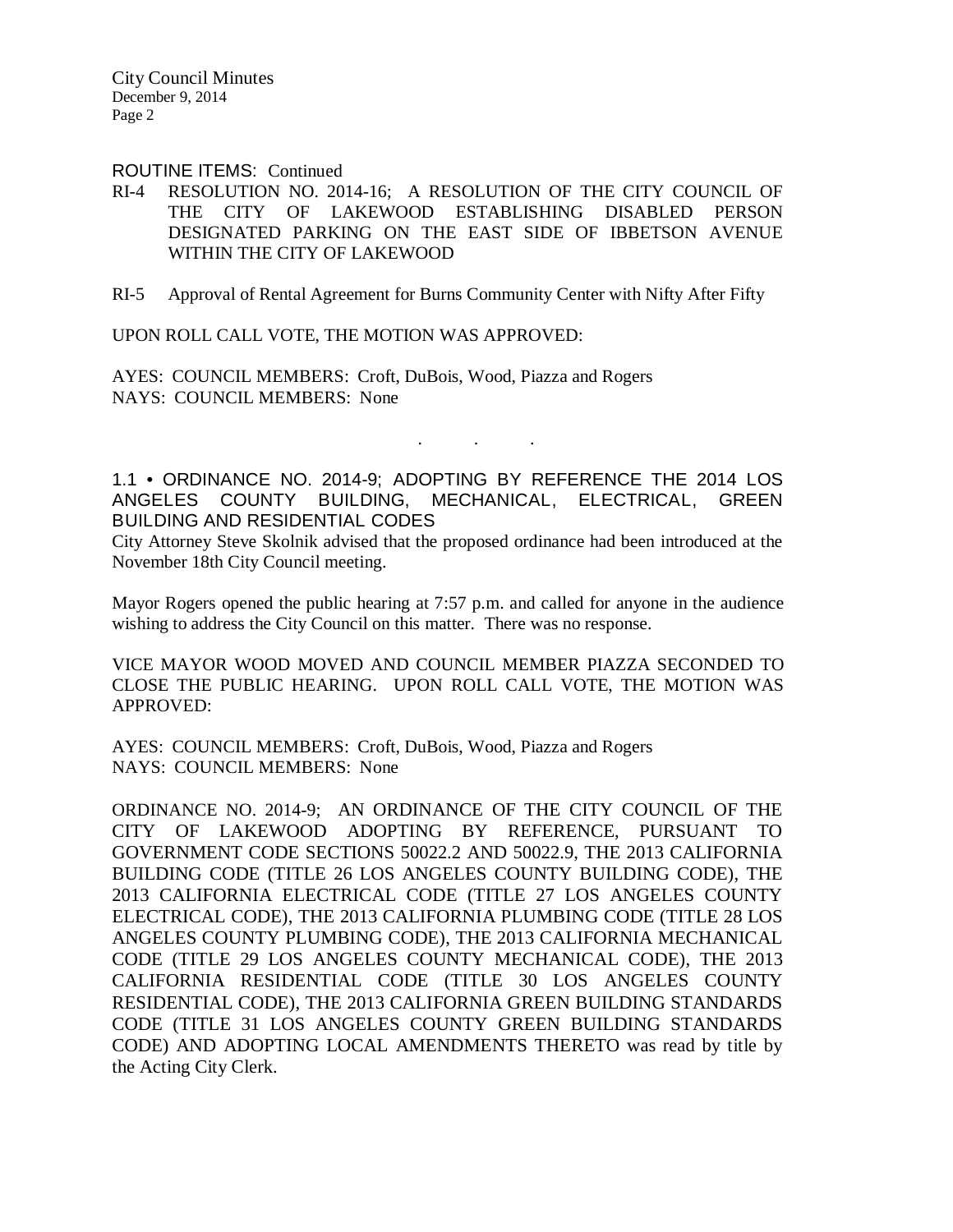City Council Minutes December 9, 2014 Page 3

1.1 • ORDINANCE NO. 2014-9; ADOPTING BY REFERENCE THE 2014 LOS ANGELES COUNTY BUILDING, MECHANICAL, ELECTRICAL, GREEN BUILDING AND RESIDENTIAL CODES Continued

COUNCIL MEMBER CROFT MOVED AND COUNCIL MEMBER DUBOIS SECONDED TO WAIVE FURTHER READING AND ADOPT ORDINANCE NO. 2014-9. UPON ROLL CALL VOTE, THE MOTION WAS APPROVED:

AYES: COUNCIL MEMBERS: Croft, DuBois, Wood, Piazza and Rogers NAYS: COUNCIL MEMBERS: None

1.2 • ORDINANCE NO. 2014-10; ADOPTING BY REFERENCE THE 2014 LOS ANGELES COUNTY FIRE CODE

. . .

The City Attorney stated that the proposed ordinance had been introduced at the previous City Council meeting.

Mayor Rogers opened the public hearing at 7:59 p.m. and called for anyone in the audience wishing to address the City Council on this matter. There was no response.

COUNCIL MEMBER PIAZZA MOVED AND VICE MAYOR WOOD SECONDED TO CLOSE THE PUBLIC HEARING. UPON ROLL CALL VOTE, THE MOTION WAS APPROVED:

AYES: COUNCIL MEMBERS: Croft, DuBois, Wood, Piazza and Rogers NAYS: COUNCIL MEMBERS: None

ORDINANCE NO. 2014-10; AN ORDINANCE OF THE CITY COUNCIL OF THE CITY OF LAKEWOOD ADOPTING BY REFERENCE THE 2014 FIRE CODE OF THE CONSOLIDATED FIRE DISTRICT OF LOS ANGELES COUNTY, AS SET FORTH IN TITLE 32 OF THE LOS ANGELES COUNTY CODE, RATIFYING THE MORE RESTRICTIVE BUILDING STANDARDS CONTAINED IN THAT CODE, AND AMENDING SECTION 3101 OF THE LAKEWOOD MUNICIPAL CODE was read by title by the Acting City Clerk.

COUNCIL MEMBER DUBOIS MOVED AND COUNCIL MEMBER PIAZZA SECONDED TO WAIVE FURTHER READING AND ADOPT ORDINANCE NO. 2014-10. UPON ROLL CALL VOTE, THE MOTION WAS APPROVED:

AYES: COUNCIL MEMBERS: Croft, DuBois, Wood, Piazza and Rogers NAYS: COUNCIL MEMBERS: None

. . .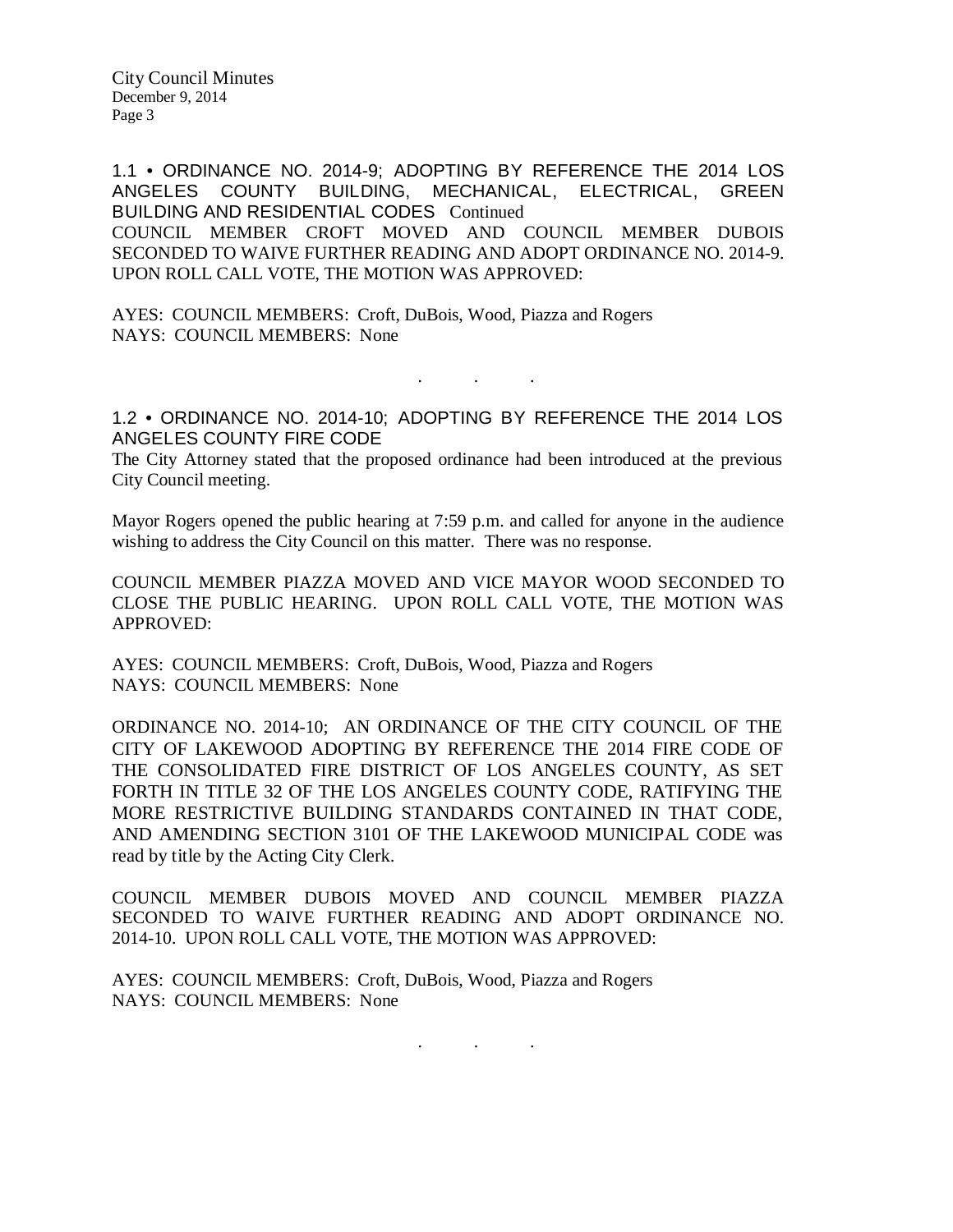### 1.3 • AWARD OF BID FOR PUBLIC WORKS PROJECT NO. 2014-3, WATERMAIN REPLACEMENT - 2014

Lisa Rapp, Director of Public Works, made a presentation based on the memo in the agenda and stated fifteen bids had been received for the City's annual watermain replacement project, which would replace approximately two and one half miles of water mains in several residential streets. She noted that the project work was scheduled to commence in January and be completed in May of next year. It was the recommendation of staff that the City Council adopt the plans, specifications and working details for Public Works Project No. 14-3, Watermain Replacement 2014; award a contract to T.A. Rivard, Inc. in the amount of \$1,644,020; and authorize staff to approve a cumulative total of change orders, as needed, not to exceed \$150,000.

Council Member Piazza commended staff for their efforts in replacing and continuing to maintain Lakewood's water lines.

Mayor Rogers opened the public hearing at 8:04 p.m. and called for anyone in the audience wishing to address the City Council on this matter.

Mitchell Ramirez inquired whether the locations of the water mains to be replaced were on streets that had been re-paved.

Ms. Rapp responded by stating that a policy had been established setting a time period before newly paved streets could be impacted by such projects. She added that the contractor, who had previously done work in the City, did an excellent job with trench repair ensuring that rideability and structural capacity of the street would not be affected.

VICE MAYOR WOOD MOVED AND COUNCIL MEMBER CROFT SECONDED TO CLOSE THE PUBLIC HEARING AND APPROVE STAFF'S RECOMMENDATION. UPON ROLL CALL VOTE, THE MOTION WAS APPROVED:

AYES: COUNCIL MEMBERS: Croft, DuBois, Wood, Piazza and Rogers NAYS: COUNCIL MEMBERS: None

# 2.1 • ACCEPTANCE OF CERTIFICATE PERTAINING TO CANDIDATES FOR THE MARCH 3, 2015 GENERAL MUNICIPAL ELECTION

. . .

The City Attorney advised that a Certificate pertaining to the City's General Municipal Election in March of 2015 had been prepared by the Acting City Clerk. The Certificate declared that during the nomination period for this election, there were not more candidates than offices to be elected and provided the City Council with the alternatives for dealing with the circumstance. He concluded by stating that a notice would be published and an adjourned meeting scheduled following the publication for next Tuesday.

MAYOR ROGERS STATED THAT THERE BEING NO OBJECTION, THE ITEM WAS ORDERED RECEIVED AND FILED.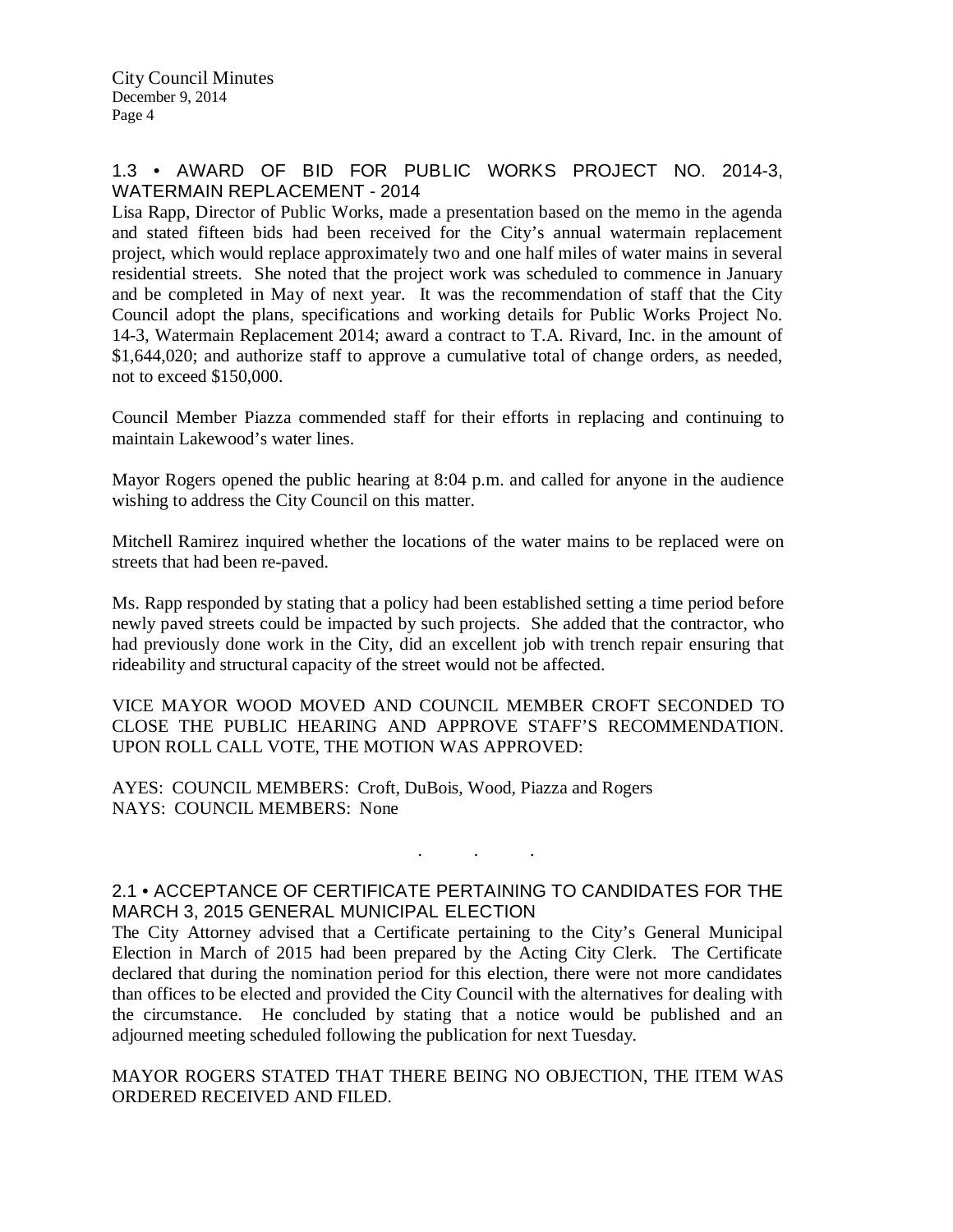# 3.1 • REVIEW OF COMPREHENSIVE ANNUAL FINANCIAL REPORT (CAFR) FOR YEAR ENDED JUNE 30, 2014

Administrative Services Director Diane Perkin made a presentation based on the memo in the agenda and stated the Comprehensive Annual Financial Report (CAFR) was compiled by the Administrative Services Department staff and audited by the certified accounting firm, Pun & McGeady LLP. She advised that the document was comprised of four sections, the Introductory, Financial, Supplemental Schedules and Statistical and provided a review of the year-over-year changes from the previous fiscal year. She concluded by stating that the City remained in sound fiscal condition and was able to meet all obligations, with no outstanding General Fund debt.

The Mayor and Council Members each congratulated and commended Administrative Services staff for the numerous awards received for their excellence in financial reporting.

#### MAYOR ROGERS STATED THAT THERE BEING NO OBJECTION, THE ITEM WAS ORDERED RECEIVED AND FILED.

### 3.2 • BUREAU OF RECLAMATION REGIONAL ADVANCED METER PILOT GRANT PROJECT

. . .

James Glancy, Director of Water Resources, displayed slides and gave a presentation based on the report in the agenda. He stated that the City Council had previously approved a resolution to join the Gateway Region Integrated Resources Management Authority JPA, whose purpose had been to develop an Integrated Water Management Plan approved by the State and, in turn, use the plan in securing State and Federal grant monies. He reported that an agreement had been executed with the Bureau of Reclamation for the installation of advanced meters with a 60/40 percent cost share for the grant. The City of Lakewood's total project cost was \$80,847 with \$32,462 being reimbursed. Mr. Glancy explained that a proposal had been submitted to supply Beacon equipment compatible with Lakewood's existing billing system and included the installation of 251 replacement meters in locations with high water use. He concluded by stating that staff recommended that the City Council approve the Automated Meter Reading Pilot Program with Badger Meter Company for a cost of \$81,000 for the procurement of automated meters and upon approval of the City Attorney as to form, authorize its execution by the Mayor on behalf of the City; and appropriate \$81,000 for the purchase of meters as a match to the grant requirement.

Responding to Vice Mayor Wood's inquiry, Mr. Glancy stated that the proposed area had been included as part of the grant application and the installation would be accomplished at no cost to the residents.

Mr. Glancy replied to Council Member DuBois' question by stating that there would be no change to the location of the meters with the installation to appear seamless. He added that the battery life had been guaranteed for ten years.